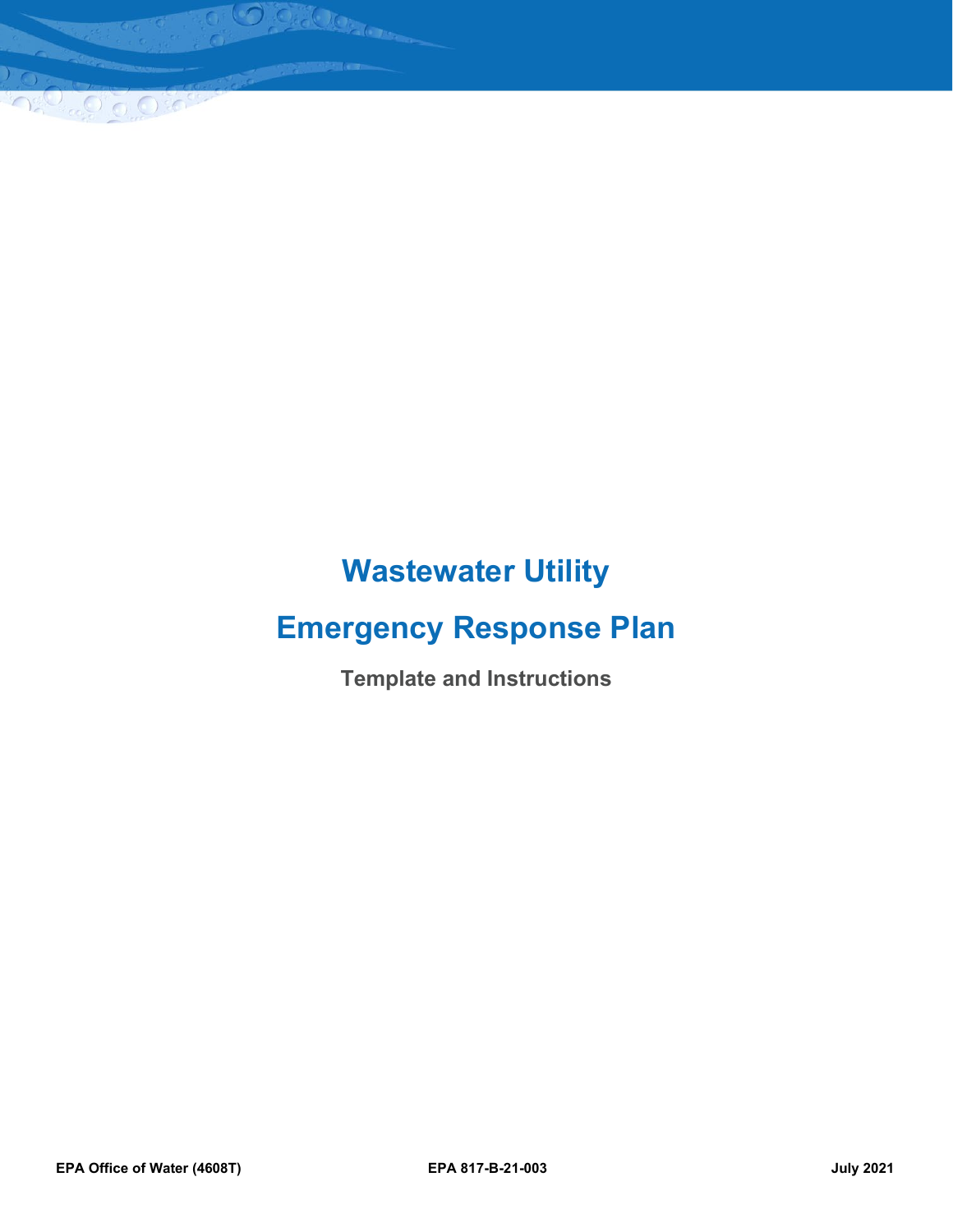# **Introduction**

 $-0.0$ 

This template assists wastewater utilities with developing an Emergency Response Plan (ERP). An ERP describes your utility's strategies, resources, plans, and procedures to prepare for and respond to an incident, natural or man-made, that threatens life, property, or the environment. Incidents can range from small main breaks or localized flooding to large scale hurricanes, earthquakes, or system contamination, among other examples.

When an incident occurs that requires response, you will need to activate the procedures and protocols described in your ERP. This can include implementing personnel emergency roles and responsibilities, activating your utility's Incident Command System (ICS) organization, recalling personnel on vacations, and notifying external agencies such as your local emergency management agency, police, fire department, and state regulatory agency.

As you respond to an incident, you should immediately begin documenting your decisions, actions, and expenditures. This step is important for justifying incident costs and potentially seeking reimbursement once the incident is resolved. Good incident documentation involves creating a paper trail for receipts, records, photographs, and personnel timesheets. Access both the Federal Emergency Management Agency (FEMA) [Public Assistance Program](https://www.fema.gov/public-assistance-local-state-tribal-and-non-profit) and EPA's [Fed FUNDS](https://www.epa.gov/fedfunds) websites for quidance on documenting incident costs.

# **How to Use this Template**

Use this template as a starting point in building an ERP. Since each wastewater utility has unique challenges in managing and operating its incident response, you may want to include additional sections, appendices, or references to external information tailored to

Part Clean

your utility's needs (e.g., including Incident Specific Response Procedures with large wastewater dischargers for a pretreatment failure, an appendix containing safety procedures related to water quality sampling by boat). You may also use a completely different format, such as a state regulatory agency or wastewater association template. If you already have an ERP, use the template Table of Contents as a checklist to see if you are missing any items in your ERP. Before you begin, save the ERP template to your computer, delete the EPA cover page from the template and consider the following steps to help gather the key information to develop your ERP:

1. Conduct a risk assessment (RA): the findings identified in your RA will enhance the effectiveness of your ERP. For example, your RA may identify hurricanes as a significant risk for your utility and outline cost-effective countermeasures to lower your risk. Your ERP, grounded in the results of the RA, then describes the processes and procedures that can be implemented to mitigate hurricane impacts (e.g., flooding) to your utility. see EPA's [Vulnerability Self-Assessment Tool](https://vsat.epa.gov/vsat/) for more information on conducting an assessment.

2. Identify regulatory requirements: states may have regulatory requirements for ERP content and may also provide templates. Check with your state primacy agency for further information.

3. Identify other plans: your ERP should "dovetail" with other emergency plans in your community (e.g., county emergency operations plan) as much as possible.

4. Coordinate with response partners: teaming with partners and stakeholders (e.g., local government, local community organizations, other utilities) allows all parties to understand the proper response processes and procedures used during a wastewater incident.

5. Plan for resources: the resources your utility owns or has access to (i.e., personnel, equipment, supplies, and facilities) will influence how you develop your ERP procedures. You will need to develop strategies to obtain needed resources that you do not own or that are not readily available in your community.

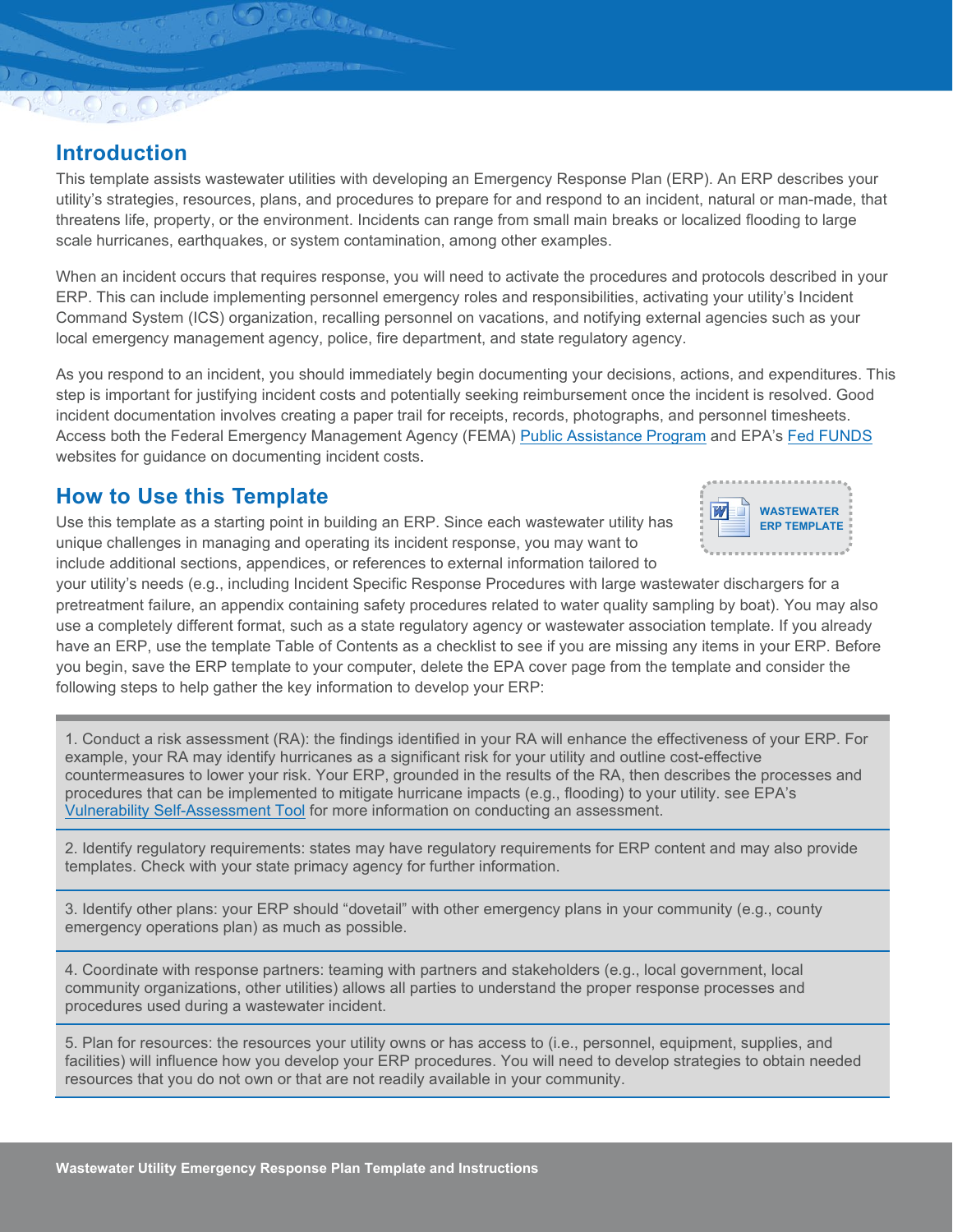Since an ERP may contain sensitive information, make sure to store it in a safe and secure location. Consider storing one copy on-site and one off-site in case you are unable to access your offices or facilities during an incident. You may also wish to store an electronic copy on a shared drive or other digital platform easily accessible by your utility personnel. Similarly, up-to-date plans and schematics of your treatment plant and collection system (e.g., location of chemical rooms, lift stations), as well as up-to-date operations manuals could be kept in at least two secure locations, preferably one being with the final version of the ERP or referenced where to find them.

**ACCEL** 

 $O$  o  $O$  o

Your ERP should be viewed as a living and evolving document with established maintenance guidelines for routine and non-routine updates, the circumstances under which the updates will occur, and the personnel or departments responsible for the updates. For example, you should conduct an incident debrief or after-action conference immediately following any ERP activation to review and discuss what worked well and what areas of the ERP may need improvement. Assign someone the responsibility to make modifications or additions to the ERP based on your discussions.

Lastly, once your ERP is complete, consider training your utility personnel and response partners on its contents and their individual roles and responsibilities. Conducting periodic trainings for both senior and new personnel helps to ensure that your ERP procedures will be effectively implemented during an actual response. Tabletop exercises are an effective means to practice and test your response procedures – access EPA's [Tabletop Exercise Tool](https://www.epa.gov/waterresiliencetraining/develop-and-conduct-water-resilience-tabletop-exercise-water-utilities) website to learn how.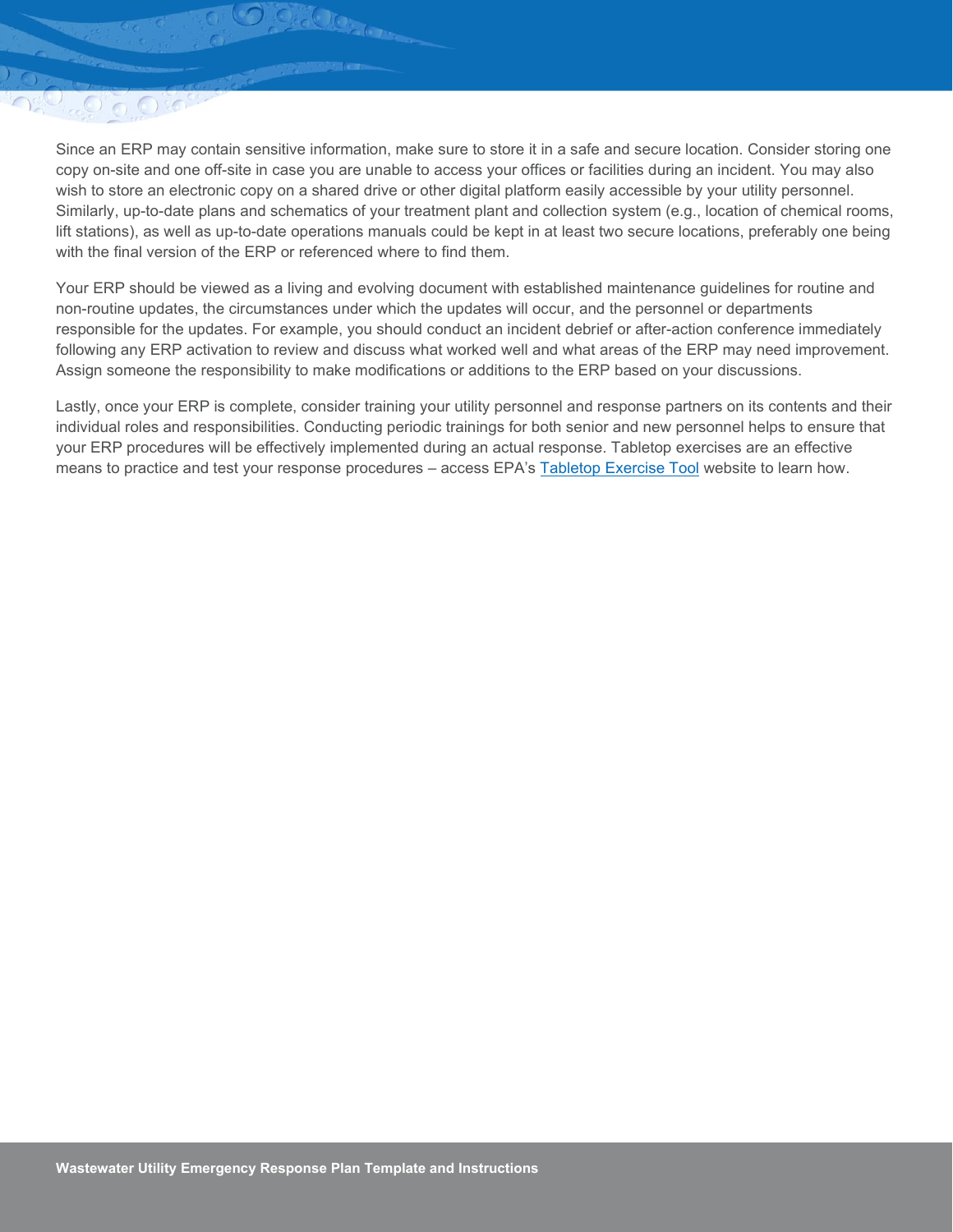# **TABLE OF CONTENTS**

 $\Gamma$ 

**COCK**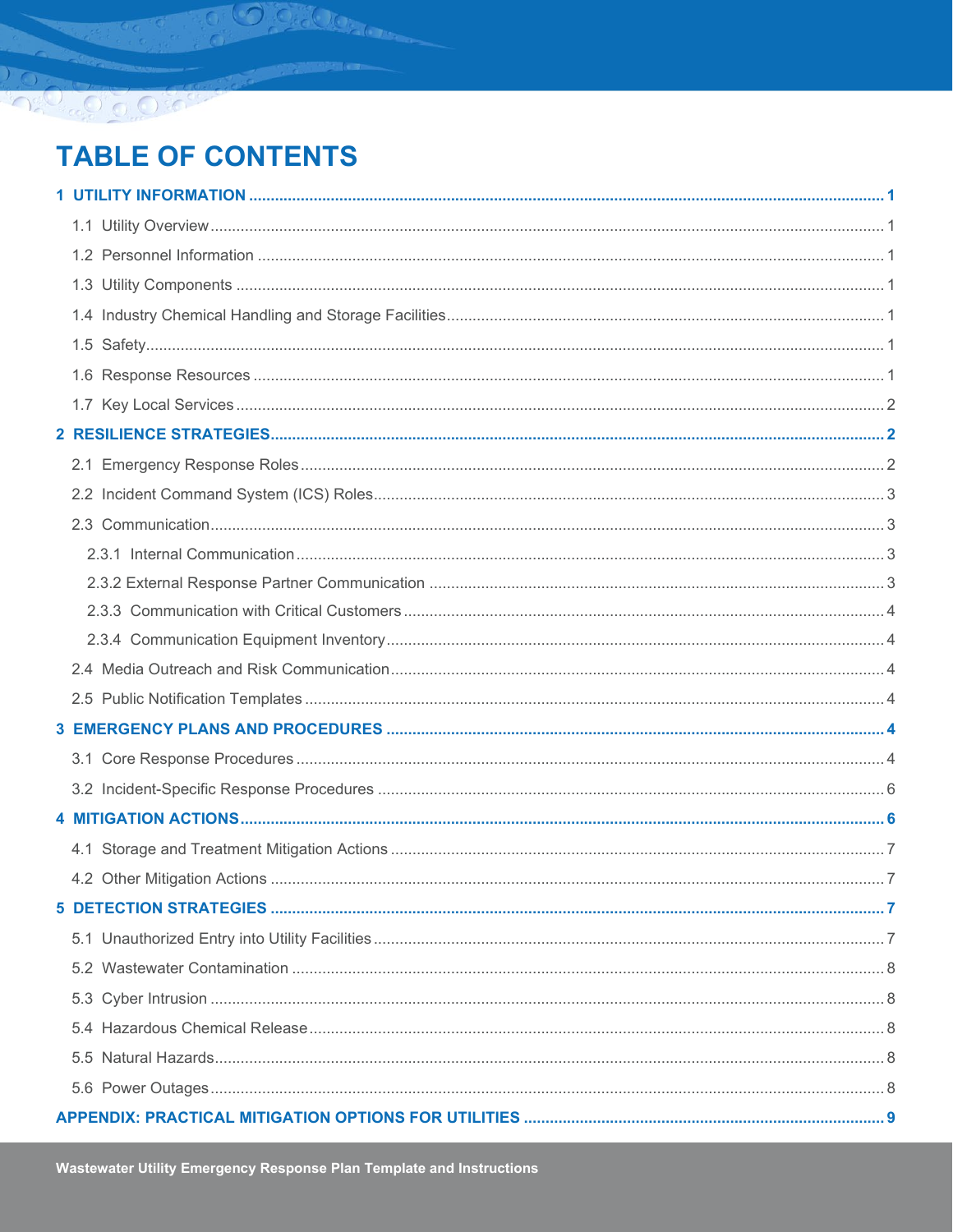# <span id="page-4-0"></span>**1 UTILITY INFORMATION**

During an incident, you need to have system information about your wastewater utility readily available for your personnel, first responders, repair contractors/vendors, the media, and other response partner agencies.

**ROCKET** 

## <span id="page-4-1"></span>**1.1 Utility Overview**

 $O_0$   $O_3$ 

Provide basic information about your utility in the table in this section. The information required here should be readily available.

You may also choose to provide additional detailed information about your utility, such as collection system maps, plan drawings, site plans, lift station locations, and operations manuals. This information may serve as orientation materials for response partners and others who may not be familiar with your utility. You can use the checklist in this portion of the ERP template to ensure that applicable and relevant documents, as appropriate, are included or referenced as a part of your ERP.

### <span id="page-4-2"></span>**1.2 Personnel Information**

It is important to have a personnel roster available during an incident, so you can quickly contact your employees. Attach your staff roster or fill out the table provided in this section.

### <span id="page-4-3"></span>**1.3 Utility Components**

In the tables provided, list as appropriate all the components necessary to maintain effective operation of your utility. This includes information on your collection system, treatment plant(s), onsite and offsite treatment chemical storage, lift station(s), outfall(s) and other key facilities as appropriate. If you use an asset management system, you may simply generate a list of your primary components and insert that list into this section. See EPA's Asset Management [website](https://www.epa.gov/sustainable-water-infrastructure/asset-management-water-and-wastewater-utilities) for more information.

# <span id="page-4-4"></span>**1.4 Industry Chemical Handling and Storage Facilities**

Industry surrounding your utility can also be impacted by incidents such as accidental releases, wildfires, hurricanes, floods, or earthquakes. It is important that you understand what chemicals may be released in your area during an incident and how they may impact your utility operations.

As you complete the tables in this section, you should consult your Local Emergency Planning Committee (LEPC), which will know the locations of Tier II chemical handling and storage facilities in your area. You may also refer to online planning tools, such as EPA's Drinking Water Mapping Application (DWMAPS) [website,](https://www.epa.gov/sourcewaterprotection/drinking-water-mapping-application-protect-source-waters-dwmaps) to help you locate potential sources of contamination in your area.

# <span id="page-4-5"></span>**1.5 Safety**

Having easy access to safety materials and important safety information and procedures will help protect utility personnel during an incident. You can use the tables in this section of the ERP template to record that information, or, if your utility has a Health and Safety Plan, you can simply reference that in this section.

### <span id="page-4-6"></span>**1.6 Response Resources**

Having an accurate inventory of available resources (e.g., equipment, supplies) either maintained onsite or readily available offsite (e.g., neighboring wastewater system) allows utility responders to know what resources are immediately available during an incident. Resource typing defines and categorizes resources by capability and classifies resources by "kind" and "type". For example, a generator is a "kind" of resource, and a 50Kw generator is a "type" of generator.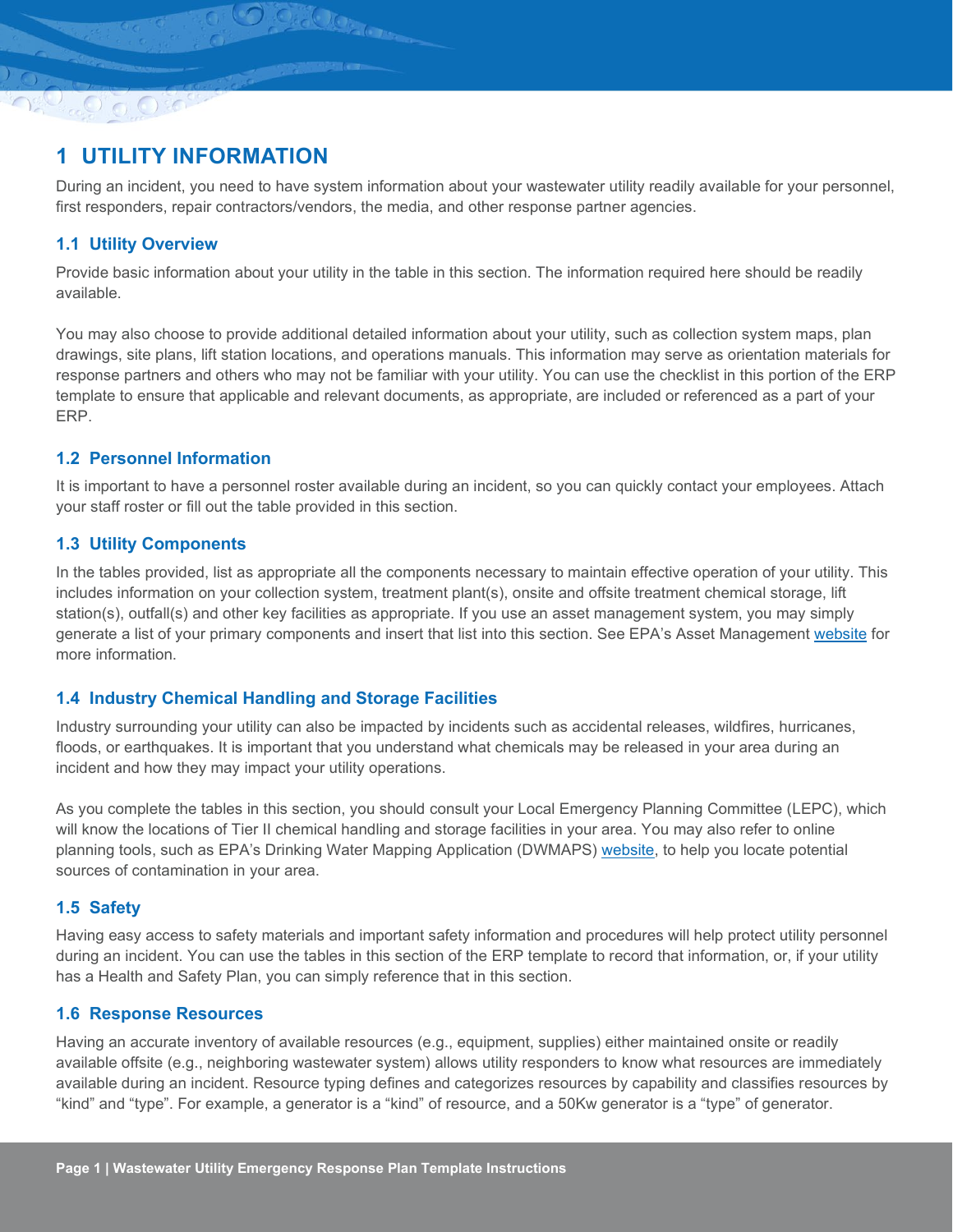Resource typing is performed to ensure that a uniform system exists when requesting or providing resources. Resources that you can inventory and type include both personnel (e.g., special skills, licenses) and equipment. You can learn more about resource typing by accessing the FEMA Resource Typing [website](https://www.fema.gov/resource-management-mutual-aid) or the AWWA Water Sector Resource Typing document.

The Clean Company

Insert an existing inventory sheet or fill out the table provided in this section. Insert copies of any equipment manuals or instruction sheets, as applicable, at the back of your ERP.

### <span id="page-5-0"></span>**1.7 Key Local Services**

 $\mathbf{O} \cap \mathbf{O}$  so

In the table provided note the closest locations of key logistical and medical services that you or mutual aid and assistance providers may need during an incident. These include hospitals, gas stations, and other facilities like drugstores or ATM machines. Include a map or maps if available.

# <span id="page-5-1"></span>**2 RESILIENCE STRATEGIES**

This section of your ERP should contain strategies and resources to improve the resilience of your system, including the physical security and cybersecurity of your system. Resilience strategies incorporate how you will assign roles and responsibilities, how you will work with response partners, and how you intend to communicate during an incident. Further information regarding both physical security and cybersecurity can be found in Section 3.1 below.

### <span id="page-5-2"></span>**2.1 Emergency Response Roles**

An effective ERP involves active participation of a variety of both utility and external response partner agency personnel, each having well-defined roles and responsibilities. Your ERP should identify the roles and responsibilities in a manner that works well for your utility and your response partner agencies. It is important to first establish an Emergency Response Lead (ER Lead) and Alternate ER Lead at your utility. The ER Lead could have overall responsibility for developing and updating the ERP and be actively involved in forming partnerships with external stakeholders. The roles and responsibilities outlined in your ERP should cover your utility response actions as well as what response actions are expected from local, state, and federal supporting agencies during an incident. Both your utility's ER Lead and the alternate may need to be accessible 24 hours a day, seven days a week.

At smaller utilities with limited staff, personnel may fill multiple emergency response roles out of necessity. For example, the ER Lead may not only be the main point of contact during an incident but may also serve as the Public Information Officer and Operations Section Chief as well.

In this section, use the table to describe the roles and responsibilities for key utility and external response partner personnel. Similarly, identify response partners outside of your utility (e.g., law enforcement, public health) and describe their roles and responsibilities.

At the local level, the use of memoranda of understanding, mutual aid and assistance agreements, and other agreements can be invaluable for wastewater utilities in time of need. These documents contain legal language that is mutually agreed upon by the parties to the agreements and generally define worker's compensation, indemnification, and other response related considerations. For mutual aid and assistance, utilities can participate in Water and Wastewater Agency Response Networks (WARNs), or other local water utility response networks. A WARN is a group of "utilities helping utilities" within a state to respond to and recover from emergencies by sharing resources with one another. Learn more by accessing EPA's [WARN](https://www.epa.gov/waterutilityresponse/mutual-aid-and-assistance-drinking-water-and-wastewater-utilities) website.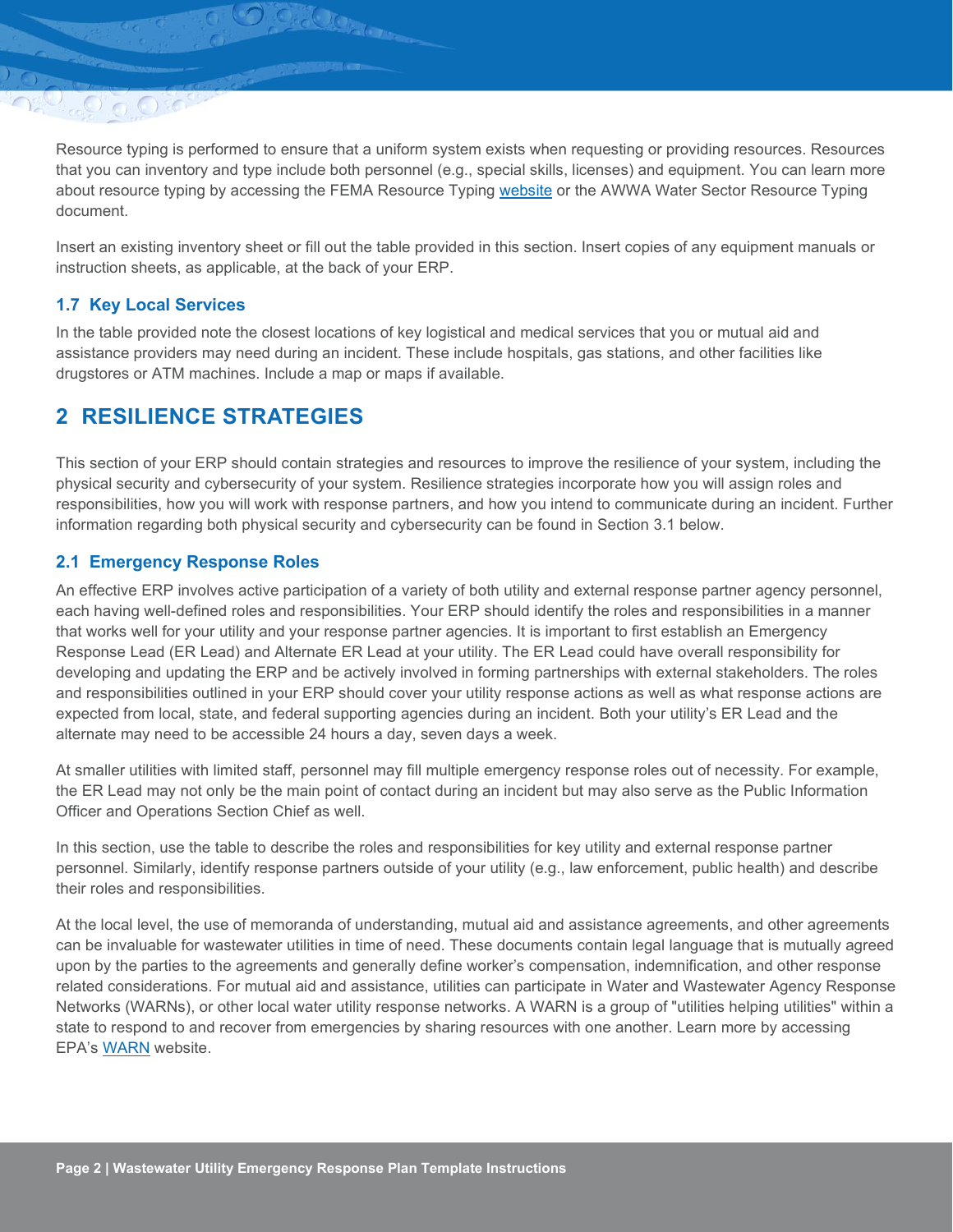# <span id="page-6-0"></span>**2.2 Incident Command System (ICS) Roles**

Odolog Land

Your utility should consider integrating a standardized incident management structure, such as the Incident Command System, into your response procedures. ICS is used to organize both near-term and long-term field-level operations for a broad spectrum of emergencies from small to complex incidents, both natural and manmade. ICS is used by all levels of government - federal, state, local, and tribal - as well as by many private-sector and nongovernmental organizations. ICS is also applicable across disciplines (e.g., fire, police, public works), allowing your local, state, and federal response partners to more easily integrate into your utility response structure, or vice versa.

You can learn more about ICS at the FEMA [ICS Resource Center](https://training.fema.gov/emiweb/is/icsresource/index.htm) website, which provides ready-to-use forms such as the ICS Form 207, Incident Organization Chart. This chart can be completed for your utility and inserted into your ERP.

### <span id="page-6-1"></span>**2.3 Communication**

 $-0.0$ 

Communication during an incident is critical to relay information to employees, government agencies, the public, the media, and others about potential risks to health, infrastructure, and the environment. This information should be presented in a timely and accurate manner to enhance understanding of an incident, build trust and credibility, encourage constructive dialogue, and provide guidance on appropriate protective actions following the incident. Good communication procedures outlined in your ERP will guide your utility personnel on when and how to communicate (e.g., who is responsible for notifying the utility emergency response team and outside agencies, and what information should be relayed), how to work with response partners and the media, how to compose messages, and how to deliver messages (e.g., website, television, social media). You should also consider contingency measures for loss of communications (e.g., a switch to 2-way radios, meet at a certain location).

### <span id="page-6-2"></span>**2.3.1 Internal Communication**

Internal communications should address what, when, and how a message will be provided to utility personnel who are directly and indirectly involved in an incident. Internal communications and notification lists should outline the personnel responsible for activating communications, the order in which notification occurs, and the members of the emergency response team (as defined in the ICS structure). In addition, your strategy should provide information on the specific communication method(s) that could be used (e.g., telephone, radio, e-mail, face-to-face). Use the table in this section to list all utility emergency response team members, their response role, title, and contact information.

### <span id="page-6-3"></span>**2.3.2 External Response Partner Communication**

Your external response partner notification list should ensure that all appropriate partners are notified. Procedures should also be established as to who should be notified, when they should be notified, and who is responsible to make the notifications from your utility. It is recommended that local response partners be engaged first, followed by county, state, and federal agencies as appropriate. Also, keep in mind any specific state regulatory notification requirements. In some instances, these agencies may require that they be notified within a specified time from when your utility first experiences or notices an incident that may significantly impact operations. Sending a utility representative to your local emergency operations center (EOC), if asked or coordinated for in advance, helps with external partner communication during a longer duration incident. The table in this section of the ERP template can be used to list all your utility's response partners as well as contact information.

After initially notifying your partners of an incident, the next step is regular sharing of incident information as it becomes available. Many localities use web-based information management systems (e.g., WebEOC<sup>®</sup>) that provide a single access point for the collection and dissemination of emergency or incident-related information. Group e-mails could also be used, or you could leverage an agency such as your local Emergency Management Agency (EMA) to help keep your partners informed.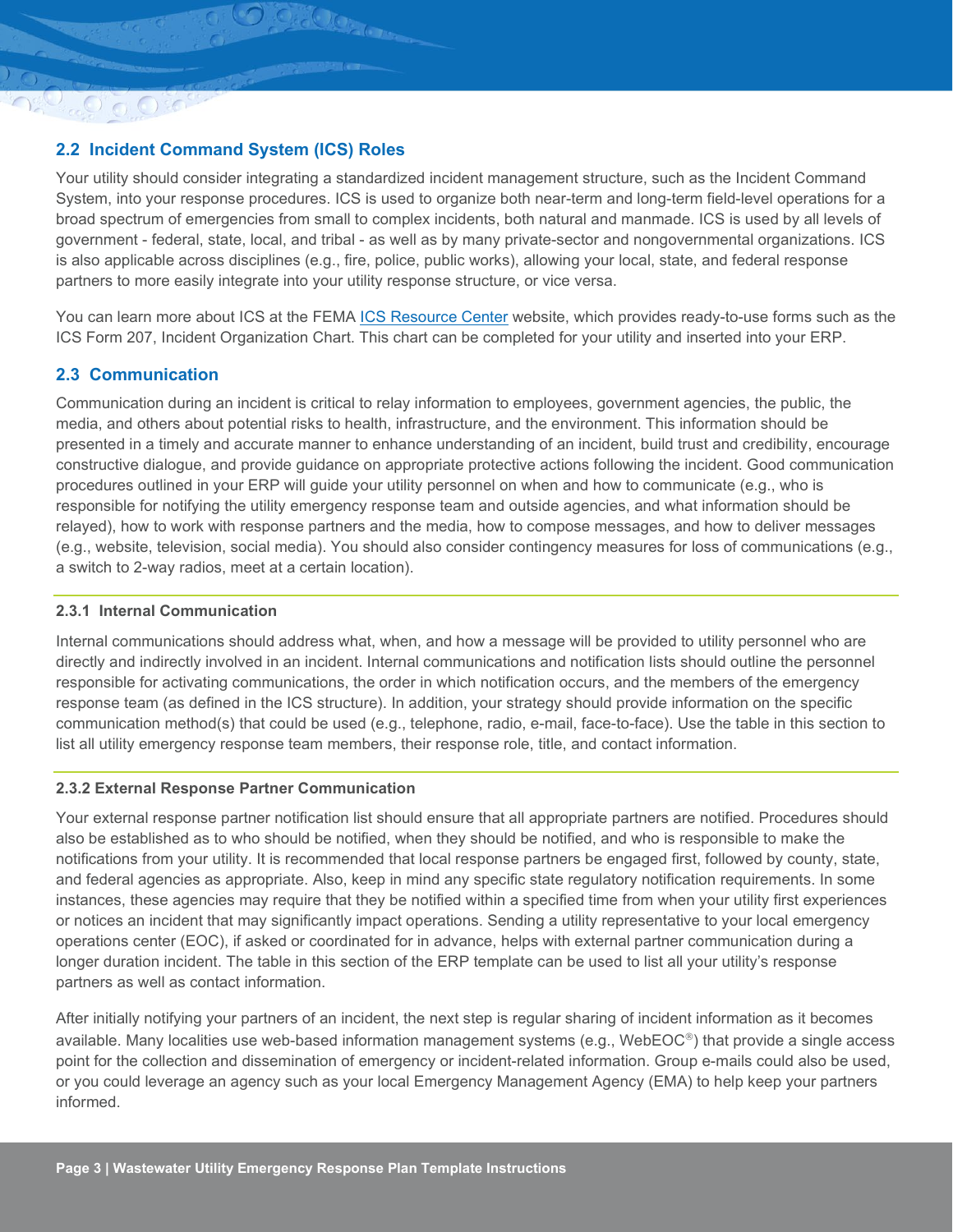### <span id="page-7-0"></span>**2.3.3 Communication with Critical Customers**

 $\circ$  o  $\circ$ 

The Clergy Court

A list of critical customers should be maintained as a part of your ERP. Some of these customers could be given priority notification due to their reliance on wastewater services either for public health (e.g., hospitals, long-term care facilities, emergency shelters, sensitive populations), based on usage (e.g., large commercial, industrial, or government customers who may not be able to store wastewater onsite), or high wastewater volume customers (e.g., significant industrial users identified under Publicly Owned Treatment Works pretreatment programs). The table in this section of the ERP template can be used to list all your critical customers and their contact information. If this list is extensive you may wish to include it as an appendix.

### <span id="page-7-1"></span>**2.3.4 Communication Equipment Inventory**

You should inventory and track all your utility's communication equipment to help ensure maintenance is scheduled as appropriate and that equipment replacement can be planned. Service plans and contracts should also be tracked to make sure they are current. Use the table to inventory your communications equipment (e.g., mobile phones, two-way radios) if you did not already include it in Section 1.6 of the template.

### <span id="page-7-2"></span>**2.4 Media Outreach and Risk Communication**

List contact information in the table provided for all media outlets that your utility may coordinate with during notification efforts. For example, this may include newspapers, social media sites, television, and radio stations. Using a Public Information Officer as described in the Incident Command System will help to ensure consistent messaging.

### <span id="page-7-3"></span>**2.5 Public Notification Templates**

Insert your templates for public notifications in this portion of the ERP template, or reference where they may be found. Be sure that your templates are consistent with any requirements in your NPDES permit. Check your state regulations for public notification requirements regarding sanitary sewer overflows or combined sewer overflows. You may wish to consider developing a communications plan and drafting both press releases and discharge restriction notices (e.g., do not flush) in advance. EPA's Wastewater Response Protocol Toolbox [Module 5: Wastewater Utility Public Health and](https://www.epa.gov/waterutilityresponse/module-5-wastewater-utility-public-health-and-environmental-impact-response)  [Environmental Impact Response Guide](https://www.epa.gov/waterutilityresponse/module-5-wastewater-utility-public-health-and-environmental-impact-response) contains guidance on implementing a public notification strategy.

# <span id="page-7-4"></span>**3 EMERGENCY PLANS AND PROCEDURES**

This section of your ERP should contain plans, procedures, and equipment that can be used in the event of a malevolent act or natural hazard that threatens your utility's ability to collect and treat wastewater. Two types of emergency response plans and procedures should be considered as part of your ERP: Core and Incident-specific. Both types are listed in this section.

### <span id="page-7-5"></span>**3.1 Core Response Procedures**

Core procedures are the "building blocks" for incident specific response procedures, since they apply across a broad variety of incidents (e.g., hurricane, earthquake, flood). List all your core procedures here.

**Access** - A significant challenge your utility may face after a major incident is gaining access to critical facilities and other locations to assess damage and implement repairs. Access to sites may be hampered by debris, road and bridge damage, downed power lines, snow and ice, and roadblocks established by law enforcement agencies for public protection. Use the table is this section to identify access related challenges in your area and identify ways to mitigate those challenges.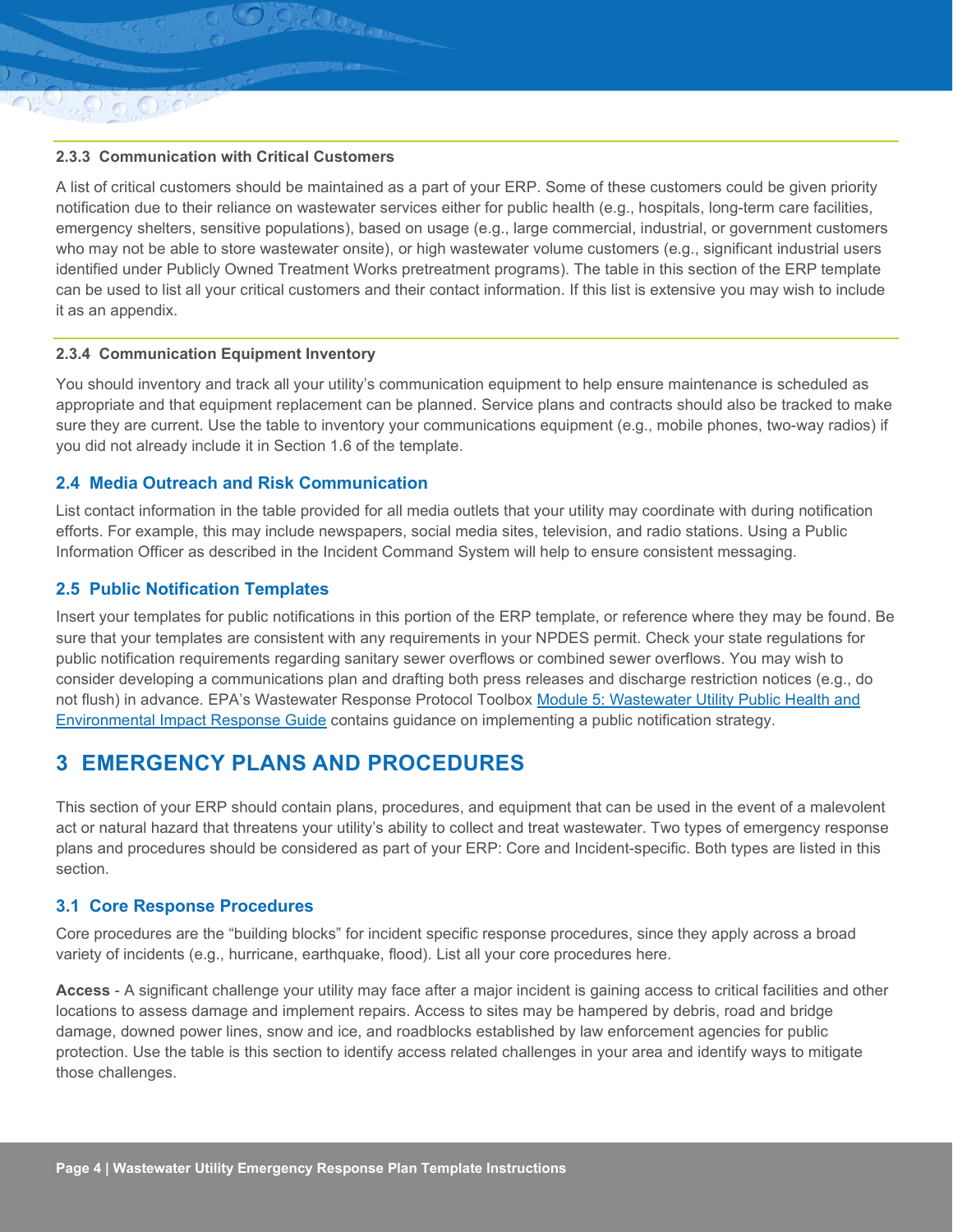DHS's [Crisis Event Response and Recovery Access \(CERRA\) Framework](https://www.dhs.gov/publication/crisis-event-response-and-recovery-access) website informs local officials and emergency planners of key components and best practices to consider when planning for access and re-entry operations.

Odolog Land

 $\sim$  0 0 0  $\sim$ 

The CERRA Framework specifically identifies wastewater utility personnel as first responders that require access to wastewater utility assets during and after disasters. You may wish to find out if your jurisdiction is applying the principles and concepts of this framework.

**Physical Security** - Protecting utility facilities, equipment, and vital records is essential to restoring operations once an incident has occurred. Your ERP should identify measures aimed at securing and protecting your utility. Use the table in this section to describe physical security measures for your utility assets. You can learn more about physical security measures under the Detection Strategies section of the template.

**Cybersecurity** - Cyber-attacks on electronic information technology (IT) and operational technology (OT) are increasingly common. These attacks can result in the loss of critical communications with employees, customers, and process controls; the destruction of records and networks; and the theft of valuable utility and customer data. Impacts from cyberattacks can have a severe adverse impact on water utility operations and entail high costs for response and recovery. Your utility should consider adopting cybersecurity best practices to reduce vulnerabilities to cyber-attacks and develop, implement, and drill response and recovery procedures for cyber incidents to minimize impacts in the event of a successful attack. Use the provided table to describe the processes and procedures your utility will use during a cyber incident. You can learn more about cybersecurity response by accessing EPA's website for a [Cybersecurity Incident](https://www.epa.gov/waterutilityresponse/incident-action-checklists-water-utilities)  [Action Checklist](https://www.epa.gov/waterutilityresponse/incident-action-checklists-water-utilities) and by reviewing the National Institute of Standards and Technology's [Cybersecurity Framework.](https://www.nist.gov/cyberframework)

**Power Loss** - Your utility should consider preparing for a loss of power and know what to do to respond and recover from such an incident. An extended power loss can have devastating impacts on your utility and the community you serve. Inoperable pumps at a wastewater utility can lead to sewage overflows that damage the environment, wastewater treatment technologies and threaten public health. Use the table in this section to describe your utility's resources and procedures for the loss of grid power. EPA's Power Resilience Guide [website](https://www.epa.gov/communitywaterresilience/power-resilience-guide-water-and-wastewater-utilities) can help you to better prepare and respond to an unexpected power loss.

**Emergency Alternate Wastewater Services** - Your ERP should consider clearly defining how your utility, along with other external response partners such as emergency management, would supply alternate wastewater services to your community during both short-term (days) and long-term (weeks to months) outages. Alternate wastewater services may include interconnections with neighboring wastewater utilities or providing portable toilets. List your emergency alternate wastewater services in the table provided. You can learn more about emergency alternate wastewater services by accessing EPA's [Wastewater Response Protocol Toolbox](https://www.epa.gov/waterutilityresponse/drinking-water-and-wastewater-utility-response-protocol-toolbox) guidance.

**Sampling and Analysis** - Wastewater contamination emergencies could result in a surge of water sampling and analysis that can quickly overwhelm resources or require laboratory expertise unavailable to most utilities. To prepare internally for incidents, your utility can complete the tables in this section and include pre-identified sampling sites, procedures for sample collection of both known and unknown contaminants, chain of custody, sample preservation, sample transport, as well as a list and locations of contract analytical laboratories. You could also consider consulting with your state clean water regulatory agency on the issue of water sampling and analysis. You can learn more about resources to help develop sampling procedures and coordinate laboratory support by accessing EPA's Water Laboratory Alliance (WLA) [website.](https://www.epa.gov/waterlabnetwork)

**Family and Utility Personnel Well Being** - Your personnel are more likely to report for duty or stay on the job during an incident if they know they and their families are safe and cared for. Use the table provided to identify actions that could be taken before, during, and after an incident that are unique to each hazard (e.g., hurricanes, floods, earthquakes). Actions may include alternate work locations, on-site emergency supplies such as cots, and ensuring that staff have developed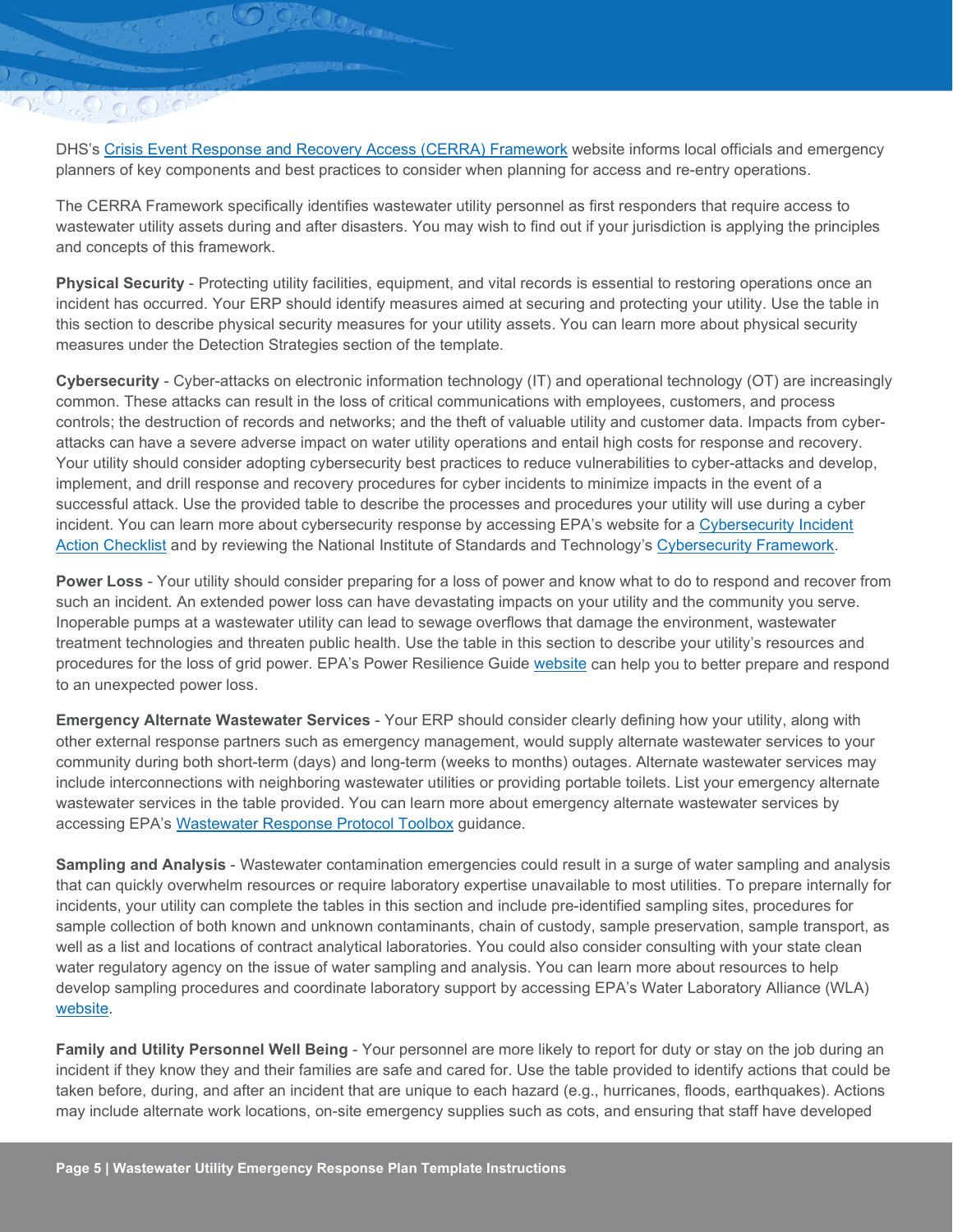family disaster plans. The [ready.gov](https://www.ready.gov/make-a-plan) website can assist with preparing individual family disaster plans. Local emergency management agencies can also help identify the hazards in your area and outline the local plans and recommendations for each hazard.

The Clergy

Your utility should also consider how it wants to support personnel who may be working extended shifts during an incident. The [All-Hazard Consequence Management Planning for the](https://asdwasecurity.files.wordpress.com/2014/03/all-hazard-cmp_final.pdf) Water Sector document provides a list of actions you could take to support personnel.

### <span id="page-9-0"></span>**3.2 Incident-Specific Response Procedures**

Incident-Specific Response Procedures (ISRPs) are specialized procedures tailored to a particular type of incident. These incidents typically align with those vulnerabilities identified in your RA. ISRPs provide a quick approach for responding to a specific incident and complement actions already initiated under your ERP. You may only need one or two pages to cover specific response information since you have already addressed basic emergency response steps under your core response procedures. An ISRP should be an accessible (i.e., "rip and run") document that can be detached and taken to the field.

Incidents include but are not limited to the following:

• Pandemic

 $O$  a  $O$  to

- **Cybersecurity**
- Earthquake
- Extreme Cold and Winter Storms
- **Extreme Heat**
- Flooding
- Hurricane
- Tornado
- Tsunami
- Volcanic Activity
- **Wildfire**
- Power Outage

You can insert your utility's existing ISRPs into this section of the ERP template. EPA also provides several incident action [checklists](https://www.epa.gov/waterutilityresponse/incident-action-checklists-water-utilities) (IACs) that you can use to help develop your own ISRPs. Or you can use EPA's IACs as your utility's ISRPs by checking the appropriate activities. These customized IACs can then be inserted into your ERP. EPA also developed the [Wastewater Response Protocol Toolbox](https://www.epa.gov/waterutilityresponse/drinking-water-and-wastewater-utility-response-protocol-toolbox) that can help you address preparedness and response needs for threats and contamination incidents (e.g., chemical, biological, radiological) in wastewater systems.

# <span id="page-9-1"></span>**4 MITIGATION ACTIONS**

This section of your ERP should include actions, procedures, and equipment which can obviate or significantly lessen the impact of a malevolent act or natural hazard on the public health and wastewater services provided to your community and individuals, including the development of alternative wastewater services and construction of flood protection barriers. These mitigation actions, procedures, and equipment help your utility to better withstand and rapidly recover from hazardous incidents (e.g., flooding, earthquake), thereby increasing overall resilience. It is more cost-effective to mitigate the risks from natural disasters than it is to repair damage after the disaster. Examples of mitigation projects include:

- Elevation of electrical panels at a lift station to prevent flooding damage
- Replacement of piping with flexible joints to prevent earthquake damage
- Reinforcement of water towers to prevent tornado damage

Mitigation measures require financial investment by the utility; however, mitigation could prevent more costly future damage and improve the reliability of service during a disaster. Learn more about hazard mitigation, including coordinating with your community's local mitigation planners, identifying potential disaster-specific mitigation projects, and funding proposed mitigation projects by accessing the [Hazard Mitigation Guide for Natural Disasters: A Starter Guide for](https://www.epa.gov/waterutilityresponse/hazard-mitigation-natural-disasters)  [Water and Wastewater Utilities](https://www.epa.gov/waterutilityresponse/hazard-mitigation-natural-disasters) on EPA's website.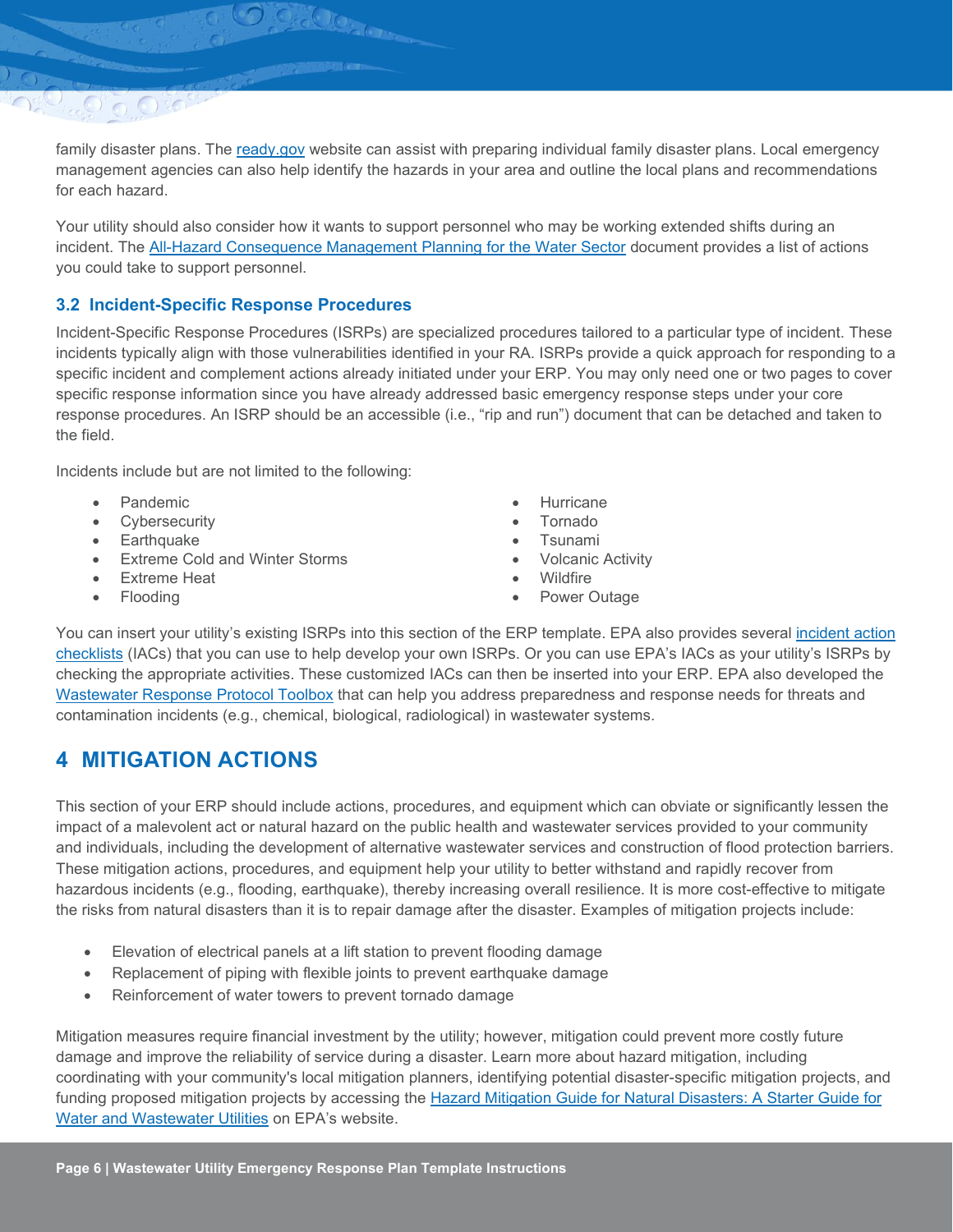## <span id="page-10-0"></span>**4.1 Storage and Treatment Mitigation Actions**

TOO CALL

Information on interconnected utilities helps you to maintain awareness of how these utilities may mitigate impacts during incidents. Interconnections allow two (or more) utilities to each have backup wastewater services by relying on each other. For example, your utility may have an interconnect and piping in place so that you can divert wastewater to another utility for storage or treatment. Or maybe you can establish a temporary connection with a neighboring utility during an incident. Other storage or treatment mitigation options could include the use of portable toilets, home waste treatment devices, packaged systems, contracts with wastewater hauling companies, or contracts with more than one treatment chemical supplier. You can list these kinds of mitigating actions in the table provided in the template.

### <span id="page-10-1"></span>**4.2 Other Mitigation Actions**

 $20000$ 

Mitigation actions should be based on the countermeasures identified from your utility's RA and implemented before an incident occurs. For example, system facilities or controls can be raised, and berms constructed ahead of time to protect against flood damage. List your utility's other mitigation actions in the table provided here; refer to the appendix for additional practical mitigation options for various threats. To learn more about specific mitigation options for utilities, see the following online resources from EPA:

[Flood Resilience Guide](https://www.epa.gov/waterutilityresponse/flood-resilience-basic-guide-water-and-wastewater-utilities) - Helps utilities know the local flooding threat and identifies practical mitigation options to protect critical assets.

[Power Resilience Guide for Water and Wastewater Utilities](https://www.epa.gov/communitywaterresilience/power-resilience-guide-water-and-wastewater-utilities) - Helps utilities identify how to increase their resilience to power outages.

[Earthquake Resilience Guide for Water and Wastewater Utilities](https://www.epa.gov/waterutilityresponse/earthquake-resilience-water-and-wastewater-utilities) – Helps utilities to be more resilient to earthquakes. It contains best practices from utilities that have used mitigation measures to address the earthquake threat.

[Resilient Strategies Guide for Water Utilities](https://www.epa.gov/crwu/resilient-strategies-guide-water-utilities#/) - Helps utilities understand how extreme weather events can impact utility operations and missions and provides examples of different actions utilities can take to prepare for potential impacts.

# <span id="page-10-2"></span>**5 DETECTION STRATEGIES**

This section of your ERP should contain strategies that can aid in the detection of malevolent acts or natural hazards that threaten the security or resilience of your utility. These detection strategies can be almost no-cost (e.g., instituting a "See Something, Say Something" campaign at your utility) or require more resources (e.g., installing motion sensors and video cameras to monitor for facility break-ins or tampering) to implement. Effective response to an emergency requires timely detection, which allows your utility to implement its ERP as soon as possible.

The most appropriate method of detecting a possible incident depends on the type of threat. Where possible, multiple detection methods should be used. This increases your utility's ability to receive timely warning of an imminent threat or incident. Examples of effective strategies for detecting common threats are listed below, and you can list your utility's strategies in the table provided in this section.

### <span id="page-10-3"></span>**5.1 Unauthorized Entry into Utility Facilities**

Properly installed and maintained intrusion detection systems provide almost instantaneous notification of break-ins and other unauthorized access into your utility facilities, but notifications from local law enforcement officers and community watch groups are also effective.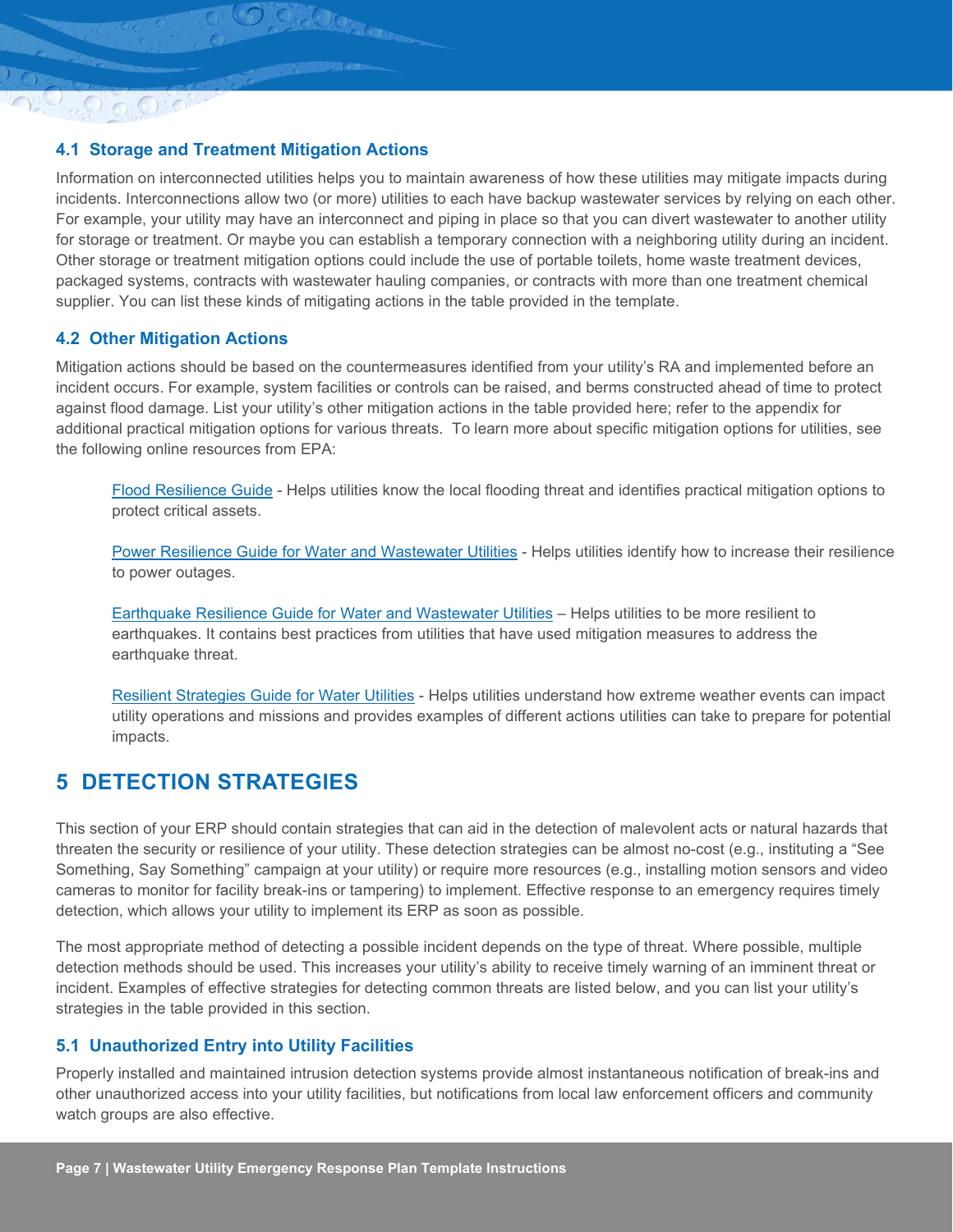# <span id="page-11-0"></span>**5.2 Wastewater Contamination**

 $O \cap C$ 

Notification of wastewater contamination may come from many different agencies and organizations including your local drinking water utility, a manufacturing facility, 911, LEPC, or local watershed groups. Therefore, it is important to build working relationships with these entities and exchange emergency contact information.

aOGA T

Potential contamination in your influent can be detected through systematic tracking of complaints (e.g., illegal dumping complaints and incidents on a map to detect patterns), physical security monitoring at access points to the collection system (e.g., increased police patrols, security cameras), grab sample analysis (e.g., in response to a specific incident or complaint), and online influent water quality monitoring (e.g., water quality probes connected to the SCADA system for auto-generated alerts). Proactive wastewater monitoring throughout a utility collection system and treatment process to establish baseline quality and to assess utility treatment efficacy to address certain contaminants is frequently conducted under a utility's pretreatment program.

### <span id="page-11-1"></span>**5.3 Cyber Intrusion**

Learning about and reporting cyber threats helps all utilities to be better prepared to detect and respond to this kind of malevolent act. Rapidly adopting security patches and implementing corrections to system vulnerabilities are key actions all utilities could consider taking to reduce the risk of a cyber-attack. For example, signing up for alerts on the Department of Homeland Security's [cyber alerts](https://www.us-cert.gov/ncas/alerts) website provides timely information about current security issues, vulnerabilities, and exploits.

### <span id="page-11-2"></span>**5.4 Hazardous Chemical Release**

Routine inspection of your hazardous chemical storage facilities will aid in detecting problems that could lead to an unexpected chemical release. Identified problems can be fixed to help prevent emergencies. Air monitors, such as for chlorine gas, can alert you to any leaks in a timely fashion.

### <span id="page-11-3"></span>**5.5 Natural Hazards**

Natural hazards such as extreme weather can cause severe damage to your utility. Real-time tools such as EPA's online [Water Utility Response On-The-Go Mobile Application](https://www.epa.gov/waterutilityresponse/water-utility-response-go-mobile-application-and-website) can help you track severe weather and access other information for an efficient response.

### <span id="page-11-4"></span>**5.6 Power Outages**

Your utility can detect impending power outages more effectively by signing up to receive notifications from your power provider for any planned maintenance activities or brown outs.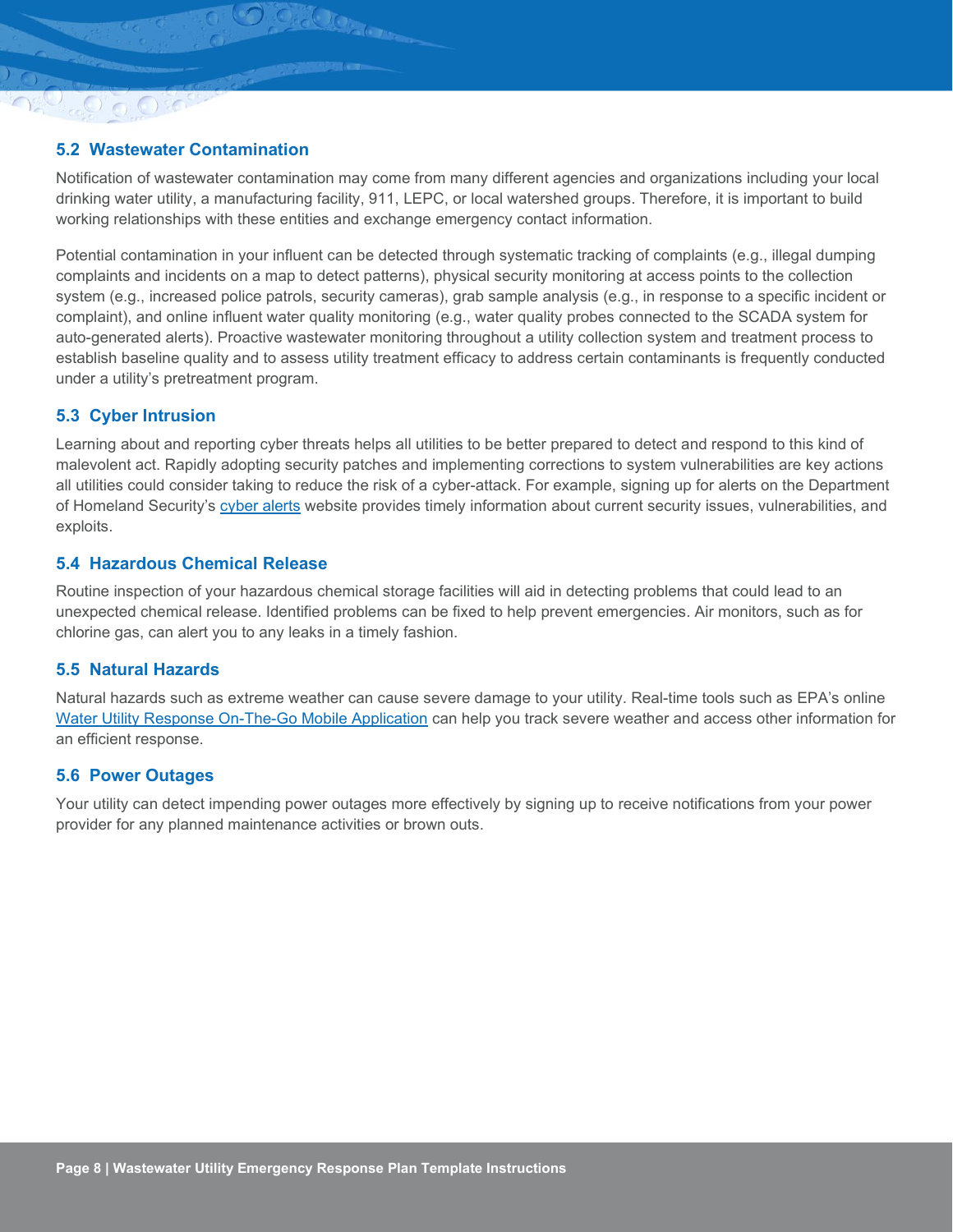# <span id="page-12-0"></span>**APPENDIX: PRACTICAL MITIGATION OPTIONS FOR UTILITIES**

After assessing risks from various threats (e.g., natural disasters, malevolent acts) and developing an emergency response plan as required by AWIA, utilities should pursue countermeasures or mitigation actions to reduce risk. Mitigation actions such as flood barriers, seismic pipe, and intrusion detection, reduce risk by reducing adverse impacts from the threat and enabling your utility to restore services more rapidly. As a supplement to the [Emergency Response](https://www.epa.gov/waterutilityresponse/develop-or-update-drinking-water-utility-emergency-response-plan)  [Planning Instructions and Template,](https://www.epa.gov/waterutilityresponse/develop-or-update-drinking-water-utility-emergency-response-plan) this document identifies some practical mitigation options for various threats. To help you find ways to fund these mitigation options, see EPA's [Federal Funding for Utilities –Water/Wastewater–](https://www.epa.gov/fedfunds) in National [Disasters \(Fed FUNDs\).](https://www.epa.gov/fedfunds)

### **All-Threats**

 $\circ$  o c

- Join a mutual aid network (Water/Wastewater Agency Response Network)
- Coordinate with key partners and critical customers (e.g., hospitals)

OrdOom

Train and exercise your emergency response plan

### **Power Outage**

- Contact your power utility and local emergency management agency to prioritize restoration of key facilities
- Define power needs for key assets (lift station) to ensure proper backup
- Install connections to rapidly hook up generators to your key systems
- Purchase, rent or borrow a backup power generator (e.g., mutual aid)
- Secure generators against wind, flooding (i.e., elevate) and seismic activity
- Maintain fuel on-site and/or have multiple ways to obtain fuel (vendors)
- For additional mitigation options, see EPA's [Power Resilience Guide](https://www.epa.gov/communitywaterresilience/increase-power-resilience-your-water-utility)

### **Flooding**

- Implement a program to keep all drains and culverts clear of debris
- Use sandbags to make a quick and low-cost barrier to minor flooding
- Install flap valves on low-lying overflow pipes to protect finished water
- Secure or elevate chemical/air tanks to prevent floating and content release
- Elevate, relocate or floodproof instrumentation, electrical controls, pumps,
- Install gates and backflow valves to prevent flooding of lift station and keep list of pump vendors
- Move assets (e.g., vehicles) to higher ground and develop alternative ways to access your facilities
- For additional mitigation options by asset, see EPA's [Flood Resilience Guide](https://www.epa.gov/waterutilityresponse/build-flood-resilience-your-water-utility)

### **Earthquake**

- Retrofit occupied utility buildings to prevent collapse
- Seismically retrofit water towers to protect public from catastrophic failure
- Reinforce "backbone" by retrofitting pipelines to critical facilities (hospitals)
- Replace inflexible joints with flexible or ball joints on storage tanks and pumps
- Install buttress walls on water basins and automatic shutoff valves on tanks
- Design upper casing on wells to resist loads or locate outside of seismic zone
- For more mitigation options by asset, see EPA's [Earthquake Resilience Guide](https://www.epa.gov/waterutilityresponse/earthquake-resilience-water-and-wastewater-utilities)